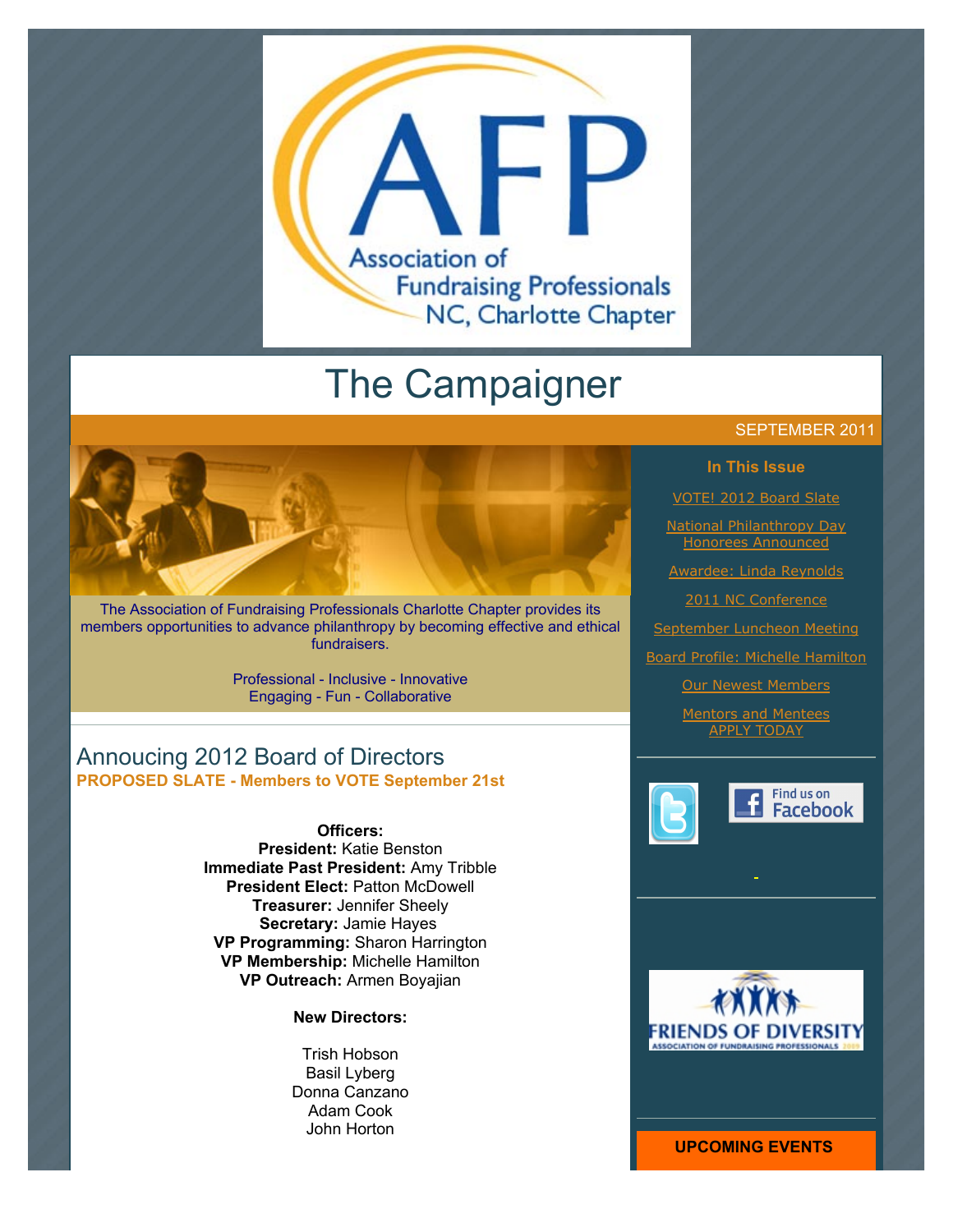#### **Renewing Directors:**

Shannon Hinson Brandon Prescott Kelly Lynn Ben Mohler Beth Fischer Joy Paige Stephanie Stenglein Katherine Lambert

2011 National Philanthropy Day Award Honorees *Honoring people and organizations who change our community through philanthropy*



#### National Philanthropy Day®

Wednesday, November 9, 2011 Networking 11:15 a.m.; Lunch 11:45 - 1:00 p.m. Charlotte Convention Center

.

Join us for on Wednesday, November 9 for the 2011 National Philanthropy Day ® celebration. Help us honor those who change the world with a giving heart. Tables and individual tickets are on sale now.

Tables of eight may be purchased for \$400 or individual tickets are \$40 if purchased before October 1. After October 1, table prices increase to \$500 and individual tickets increase to \$60. [To purchase click here.](http://www.afp-charlotte.org/rsvp_details.html?id=3284) **Sponsorship opportunities are still available. To learn more [click here.](http://www.afp-charlotte.org/npdsponsorship.html)**

*2011 National Philanthropy Day Award Honorees*

Outstanding Champion of Diversity Courtney Hollenbeck & Rosemary Furniss

Outstanding Philanthropist Jim and Mary Anne (M.A.) Rogers

Outstanding Emerging Philanthropist Phillips Bragg

Outstanding Philanthropic Small Business Donald Haack Diamonds & Fine Gems

Outstanding Legacy Sarah Lynn Kennelly (posthumously)

Outstanding Student Philanthropy Darius Law

Outstanding Philanthropic Organization

September 15th [Face to Face Business](http://www.afp-charlotte.org/rsvp_details.html?id=3038) Webconference

September 19th [Major Gifts Affinity Group](http://www.afp-charlotte.org/rsvp_details.html?id=3276)

September 21st High Net Worth Philanthropy [Monthly Meeting: Presenter,](http://www.afp-charlotte.org/rsvp_details.html?id=3013) **Tom Lawson** 

October 4th [Structuring Your Development](http://www.afp-charlotte.org/rsvp_details.html?id=3039) Office Webconference

October 18th [New Professionals Affinity](http://www.afp-charlotte.org/rsvp_details.html?id=3322) Group: Mastering the Develpoment Cycle

Ocrtober 19th [Breakfast MeetingGoalbusters](http://www.afp-charlotte.org/rsvp_details.html?id=3046)

November 9th [National Philanthropy Day](http://www.afp-charlotte.org/rsvp_details.html?id=3284) **Celebration** 

November 16th [Ethics Program: Michael Rose](http://www.afp-charlotte.org/rsvp_details.html?id=3047)

> December 6th [Senior Forum](http://www.afp-charlotte.org/rsvp_details.html?id=3334)

#### **WE NEED YOU!**



#### **AFP Charlotte Mentoring Program - Class of 2011/2012**

AFP Charlotte's Mentoring Program is an excellent resource for new and experienced development professionals that enhances and broadens the professional's knowledge, skills set and success in the field of philanthropy.

Objective: To develop our future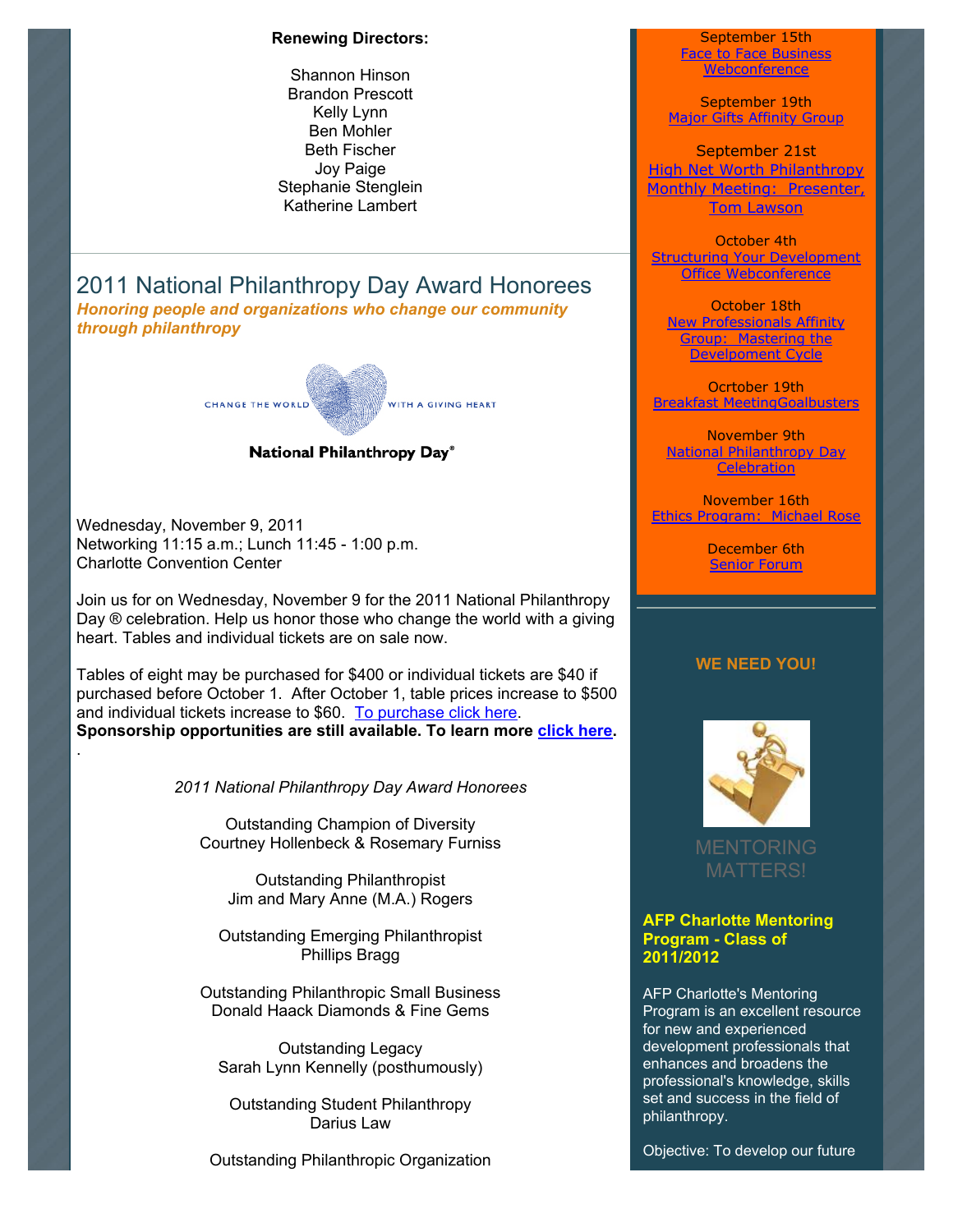Wells Fargo

Outstanding Volunteer Fundraiser Dhiaa Jamil

Outstanding Professional Fundraising Executive Linda Reynolds

For more information contact **Stephanie** at **704.714.5107** or via [email.](mailto:stephanies@charlottesymphony.org)

# Outstanding Professional Fundraising Executive Award

**Linda Reynolds**

Linda Reynolds is the winner of AFP Charlotte's 2011 Outstanding Professional Fundraising Executive. She has been in Charlotte since 1970 and hails from Ellerbe, NC. She is Managing Director of Development, Marketing & Sales at the Children's Theatre of Charlotte, joining the Theatre as Director of Development in 2003. Linda has worked on both sides of the fundraising desk: formerly in banking at First Union, she served on a number of nonprofit boards and also served as Director of Community Relations.



Linda Reynolds

From 1997-2003, she directed leadership giving at United Way of the Central Carolinas. When she joined the Theatre in 2003, their budget was \$2 million, but they were poised for growth. That year CTC began a partnership with the CharlotteMecklenburg Library, moving CTC from an old VFW building on Morehead Street to what is now known as ImaginOn. Since that time, earned income (primarily ticket and education program sales) as well as development revenues have increased and CTC now has a \$4 million annual budget - nearly equally attributable to robust development efforts and earned income from CTC's productions and class offerings.

Linda works with three other development professionals and is an active part of the Children's Theatre of Charlotte's marketing

and sales efforts. Since 2008, it has been difficult for arts organizations to market their "product" as well as raise money, and Linda has been very successful in both areas. Linda stated that in the past 20 years, Charlotte's arts community has added significantly to the city's attractiveness. Linda has served as a mentor, confidant, teacher and advocate to a number of fundraisers in Charlotte. In her spare time, she enjoys theater, golf and gardening.

Congratulations to Linda Reynolds on her selection as AFP Charlotte's Outstanding Professional Fundraising Executive Award in 2011!

*Profie by Armen Boyajian, VP of Communications and Marketing, AFP Charlotte Chapter*

leadership within the field of philanthropy within the Charlotte Chapter and to enhance Mentor/Mentee professional achievement level.

**Application Deadline: September 15, 2011**

[More Information](http://www.afp-charlotte.org/page4.html)

### **JOB OPENINGS**

Sponsored By



AFP Charlotte offers two levels of job opportunities service:

OPTION ONE: Position announcement emailed to AFP-Charlotte email list (1000 people + posted on AFP-Charlotte web site (\$200 Member/\$250 Nonmember)

OPTION TWO: Position announcement posted on AFP-Charlotte web site only (\$150 Member/\$200 Nonmember)

Job postings will be removed from the web site after being posted for 75 days unless notified otherwise. NEW: If you would like to EXTEND YOUR JOB POSTING, the cost is \$100. Your posting will be moved up and eblasted again - choose the \$100 option by clicking on PAY ONLINE link below and email info@afp-charlotte.org to repost.

#### [OPEN POSITIONS](http://www.afp-charlotte.org/executivereferrals.html)

#### **2011 Board of Directors**

EXECUTIVE COMMITTEE

**President Amy Tribble, CFRE** VP of Resource Development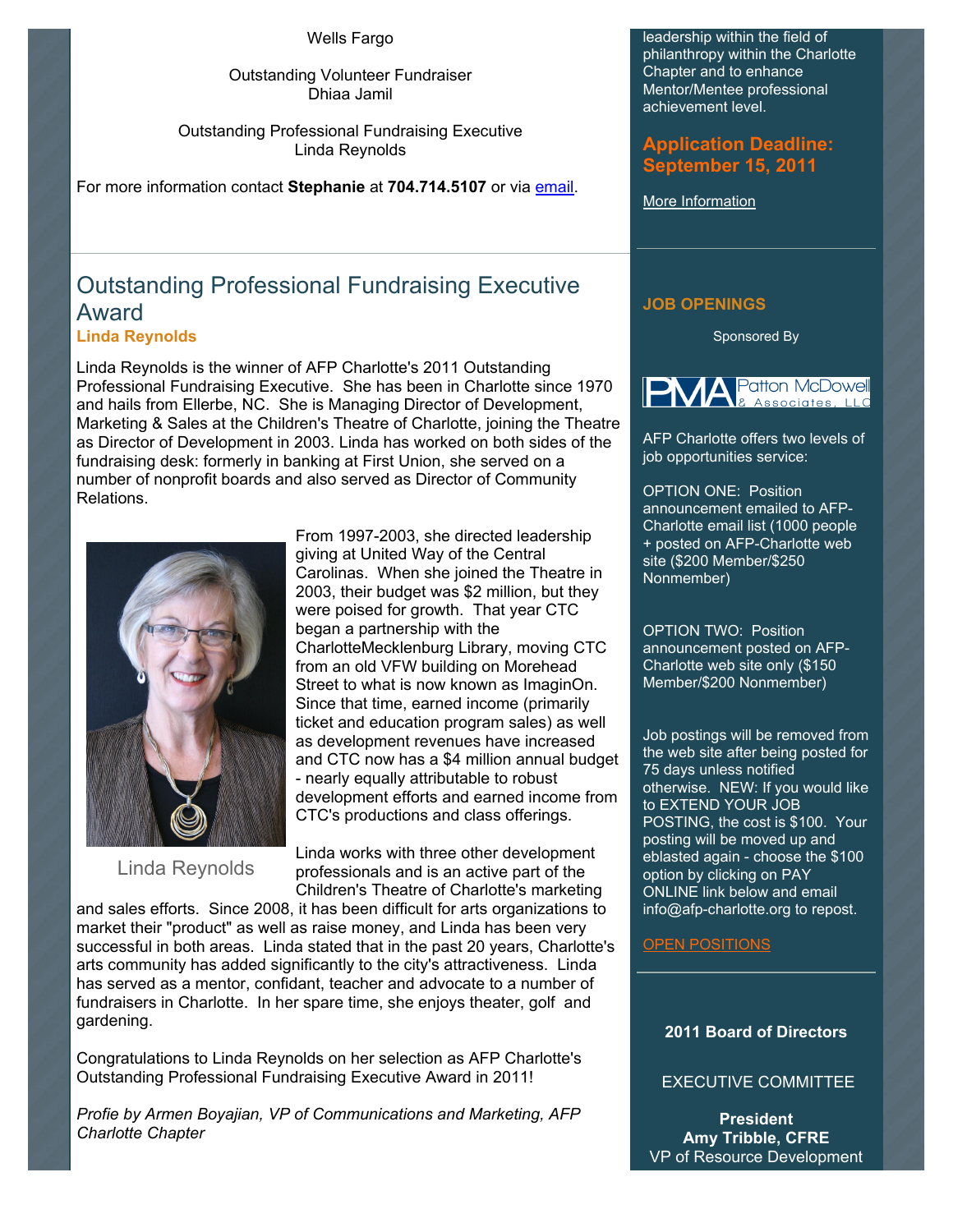#### Arts and Science Council

**President-Elect Katie Benston, CFRE** Chief Program Officer Care Ring

**Vice President, Membership Michelle Hamilton, CFRE** Chief Advancement Officer Crisis Assistance Ministry

Vice President, Programming **Sharon Harrington, JD, CFRE** Assistant VP of Institutional Advancement Johnson C. Smith University

**Vice President, Outreach Armen S. Boyajian** Director of Leadership Giving Catholic Diocese of Charlotte

**Secretary Kelly Lynn** Director of Development & Community Engagement Charlotte Family Housing

**Treasurer Jennifer Sheely** Vice President Holy Angels Foundation, Inc.

**Past President. Community Board Training Doug Hartjes, CFRE**

**Member Events Grace Lewis, CFRE** Regional Executive/Vice President of Fund **Development** Girls Scouts Carolinas Peaks to Piedemont

**Legislative Joy Paige** VP for Instituional Advancements Johnson C. Smith University

**Affinity Groups Beth Fischer, JD, CFRE** Director of Principal Gifts UNC Charlotte

**Senior Forum & Job Opportunities Jenni Gaisbauer, CFRE** Senior Vice President of

# 2011 North Carolina Philanthropy Conference **A Great Success!**

The 2011 North Carolina Philanthropy Conference was held on August 11th in Durham.

This year's conference raised over \$22,000 in cash contributions and almost \$16,000 through in-kind contributions.



**Brandon** Prescott Wins an IPad With over 440 attendees (including registrants, sponsors, resource partners and conference registrants), the conference was very successful in bringing increased educational opportunities for development professionals across the state.

Jenni Gaisbauer and **Michelle Hamilton** 

Please mark your calendars for August 9, 2012 when the conference will be held in the Triad. We hope you will join us!



**Stephanie Stenglein** 

# High Net Worth Philanthropy **September Luncheon Meeting**

September 21, 2011 11:15 Networking 11:45 Lunch & Program Crowne Plaza Hotel

Presenter: **Tom Lawson, Bank of America Merrill Lynch Philanthropic Management**

Do you want to learn what motivates high net worth donors and apply what you learn to raise money for your organization?

This presentation will provide this information. Established in 2006, the Bank of America Merrill Lynch Study of High Net Worth Philanthropy, conducted in partnership with The Center on Philanthropy at Indiana University, is the largest and most comprehensive survey to date of the charitable practices and attitudes of wealthy Americans. The 2010 study examines, among other things, which nonprofit sectors wealthy donors support, how they direct their largest gifts, what motivates them to give and to discontinue support for a nonprofit organization, where and how often they volunteer, and who they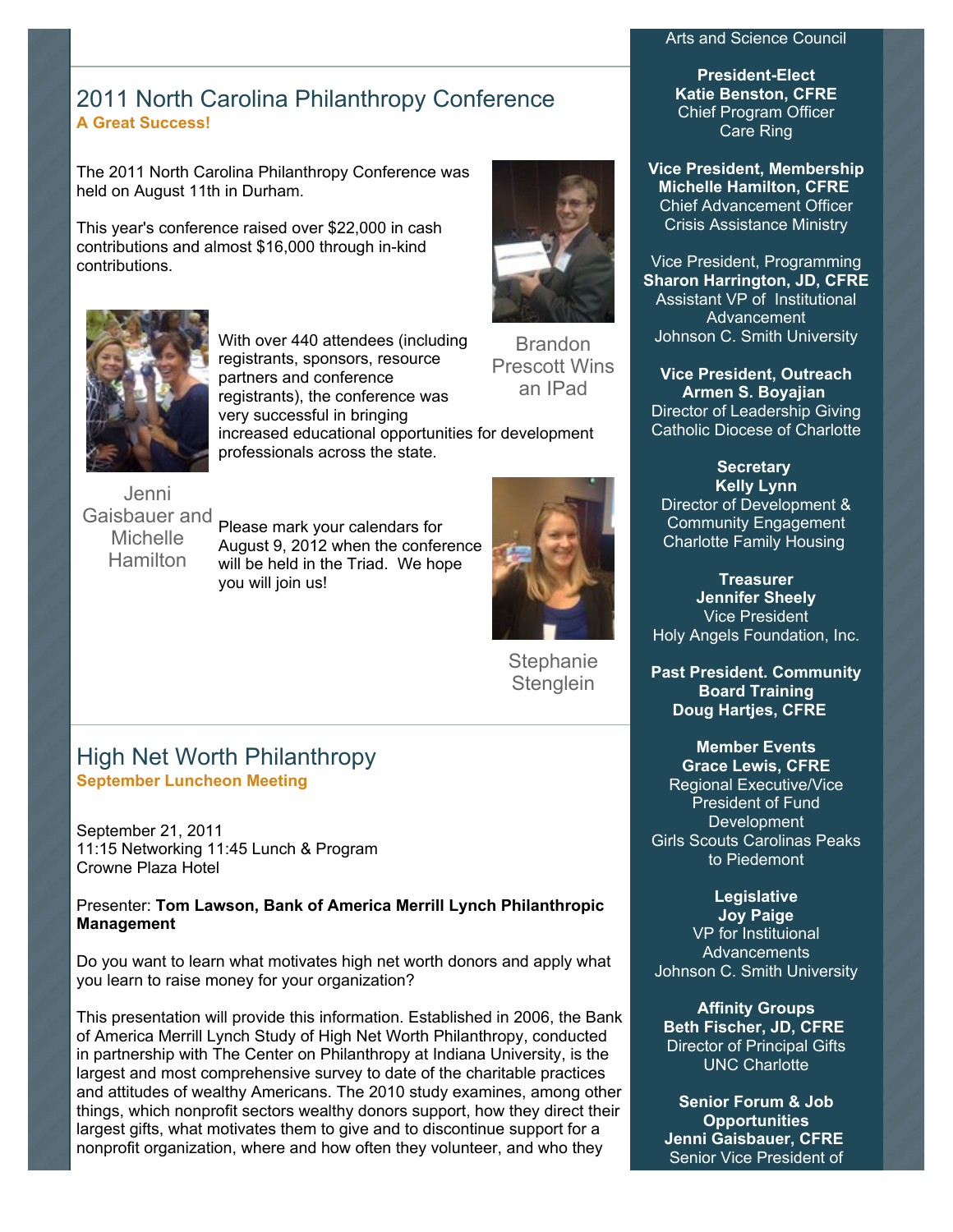# Michelle Hamilton, CFRE **Chief Advancement Officer, Crisis Assistance Ministry**

**Where were you born?**  Lafayette, Louisiana

#### **How and when did you end up in Charlotte?**

My husband's job moved us to Charlotte in December 2007. I joined AFP Charlotte earlier that year so I could begin to get to know the chapter and its programs before I arrived.

#### **Why did you join AFP?**

AFP is the best professional network and source of continuing education for fundraising professionals. Membership is a top priority for me. How long have you been a professional fundraiser? 20 years this year!

#### **What has been the greatest benefit of membership for you?**

The network of colleagues and friends I have built along the way!



Michelle Hamilton, CFRE

#### **What would you say to others who are considering AFP membership?**

Don't wait! Attend as many chapter programs as you can, even if you don't see a direct connection to the job you have today. AFP membership and participation is an investment in your skills, your network and your professional future.

# Newest Members! **WELCOME**

[Jill O. Adams,](mailto:jill.adams@charlotterescuemission.org) Development Officer, Charlotte Rescue Mission [Jeffrey S. Appel,](mailto:jeffrey.appel@providenceday.org) Director of Institutional Advancement, Providence Day **School** 

[Lauren J. Batten,](mailto:lbatten@vandeverbatten.com) Director of Advancement, Charlotte Country Day School **Margaret Brantley**, Development Director, Catawba Lands Conservancy [Katie Beirne,](mailto:beirnek@queens.edu) Executive Director-Annual Giving, Queens University of **Charlotte** 

[Renee Dalziel Bromfield,](mailto:rbromfield@bethlehemcenter.org) Director of Community Relations, Bethlehem Center of Charlotte [James R. Bullock,](mailto:bullockj@queens.edu) VP for University Advancement, Queens University of Charlotte [Nancy Jean Cole](mailto:colen@hpccr.org), Manager of Special Events, Hospice & Palliative Care Charlotte Region [Megan Dailer,](mailto:megan.dailer@mensshelterofcharlotte.org) Development Coordinator, Men's

**Development** Levine Museum of the New South

**NC Philanthropy Conference Jamie Hayes, CFRE** Director of Development Presbyterian Healthcare **Foundation** 

#### **Scholarships Shannon Hinson** Director of Annual Fund Thompson Child & Family Focus

**Finance & Certification Katherine Lambert, CFRE** Executive Vice President Girl Scouts, Hornets' Nest Council

**Finance & Sponsorships Patton McDowell, CFRE** President Patton McDowell & Associates

**Mentoring Benjamin T. Mohler, CFRE** Director of Philanthropy and **Development** The University of North Carolina at Charlotte The William States Lee College of Engineering

**Membership Recruitment & Retention, Every Member Campaign Brandon Prescott** Associate Director of Individual **Giving** Council for Children's Rights

#### **National Philanthropy Day Stephanie Stenglein**

Annual Campaign and Patron Information Manager Charlotte Symphony